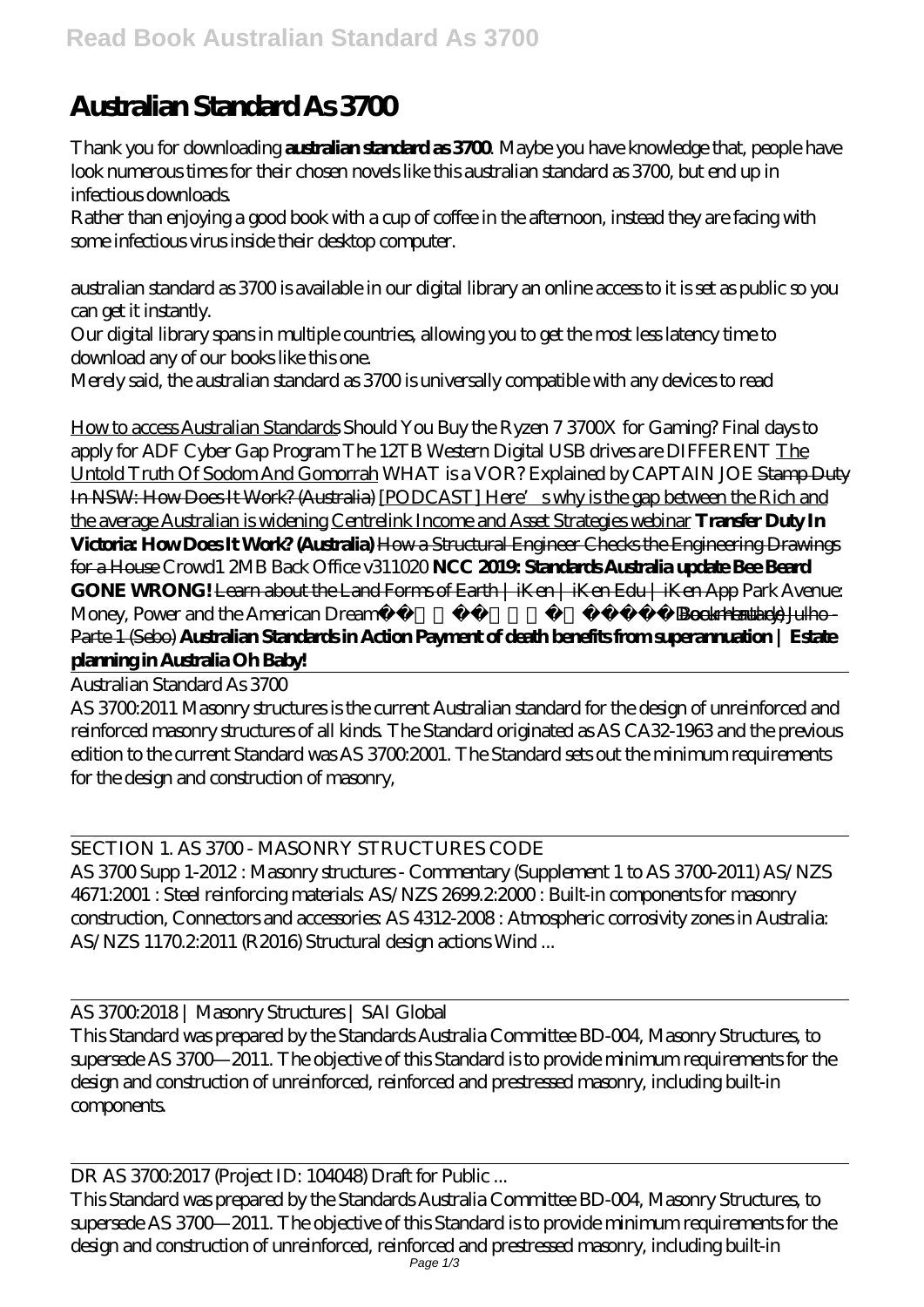Australian Standard As 3700 - wpbunker.com Australian Standards As 3700 AS 3700:2011 Masonry structures is the current Australian standard for the design of unreinforced and reinforced masonry structures of all kinds. The Standard originated as AS CA32-1963 and the previous edition to the current Standard was AS 3700:2001.

Australian Standards As 3700 - test.enableps.com Australian Standards As 3700 current Australian standard for the design of unreinforced and reinforced masonry structures of all kinds. The Standard originated as AS CA32-1963 and the previous edition to the current Standard was AS 3700:2001. The Standard sets out the minimum requirements for the design and construction of masonry, Page 4/25

Australian Standards As 3700 - v1docs.bespokify.com AS 3700—2001 2 PREFACE This Standard was prepared by the Standards Australia Committee BD-004, Masonry Structures, to supersede AS 3700—1998, Masonry structures. This Standard incorporates Amendment No. 1 (May 2002), Amendment No. 2 (December 2003) and Amendment No. 3 (August 2007). The changes required by the Amendment are

AS 3700-2001 Masonry structures - SAIGlobal Australian Standards As 3700 | datacenterdynamics.com AS 3700—2001 (Incorporating Amendment Nos 1, 2 and 3) Australian Standard® Masonry structures AS 3700—2001 This is a free 8 page sample. Access the full version online. Australian Standards As 3700 Incubator The Standards Australia **Incubator** 

Australian Standard As 3700 - au.soft4realestate.com This Standard was prepared by the Standards Australia Committee BD-038, Wet Areas in Buildings, to supersede AS 3740—2004, Waterproofing of wet areas within residential buildings. The objective of this Standard is to set out the criteria for waterproofing wet areas within domestic buildings.

AS 3740-2010 Waterproofing of domestic wet areas Standards Australia is committed to maintaining a contemporary and relevant catalogue of Australian Standards® which add to the net benefit of the Australian community. The Aged Standards Review is one of the ways in which Standards Australia gives effect to that commitment.

Waterproofing of Domestic Wet Areas - Standards Australia australian standards as 3700 Menu. Home; Translate. Read Online Demon.Love.Spell.Volume.2 Paperback. ... Read Online APHA STANDARD METHODS 22ND EDITION rtf. Read Online MOSAIC 2 SILVER EDITION READING ANSWER KEY Kindle Editon. Read Juan Bautista Poggio Monteverde (1632-1707). Estudio y obra completa Doc